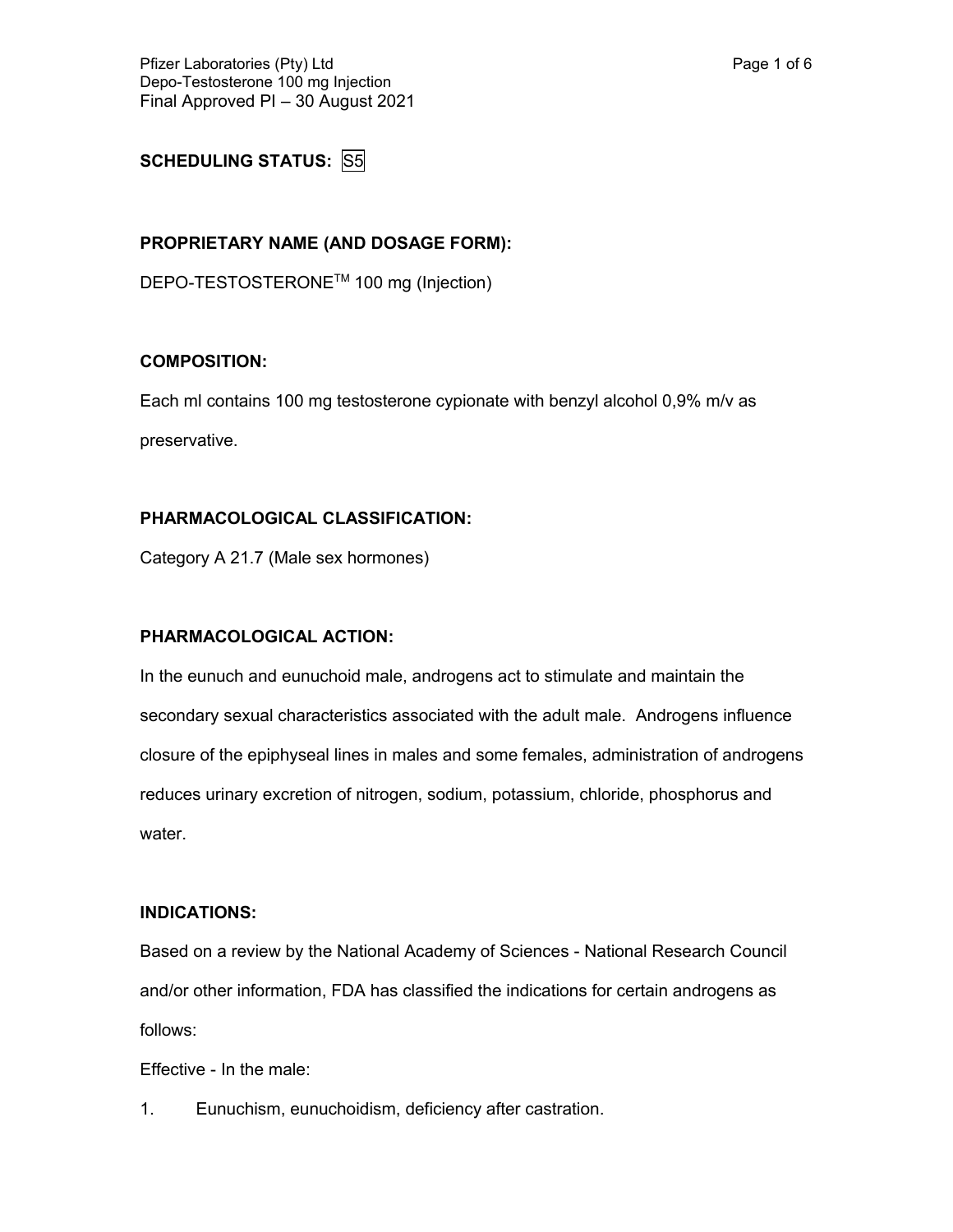- 2. Male climacteric symptoms when these are secondary to androgen deficiency.
- 3. Oligospermia.

Probably Effective - In the female or male:

1. Postmenopausal or senile osteoporosis. Androgens are without value as a primary therapy, but may be of value as adjunctive therapy. Equal or greater consideration should be given to diet, calcium balance, physiotherapy, and good general health-promoting measures.

Final classification of the less-than-effective indications requires further investigation.

#### **CONTRA-INDICATIONS:**

Carcinoma of the male breast.

Carcinoma known or suspected of the prostate.

Cardiac, hepatic or renal decompensation.

Hypercalcaemia.

Liver function impairment.

Prepubertal males.

Pregnancy.

#### **DOSAGE AND DIRECTIONS FOR USE:**

**DEPO-TESTOSTERONE** is for *intramuscular* use only. Dosage will vary depending upon the individual, the condition being treated, its severity, and prior androgen therapy. Because of the protracted action of **DEPO-TESTOSTERONE** injections more frequently than every two weeks are seldom required.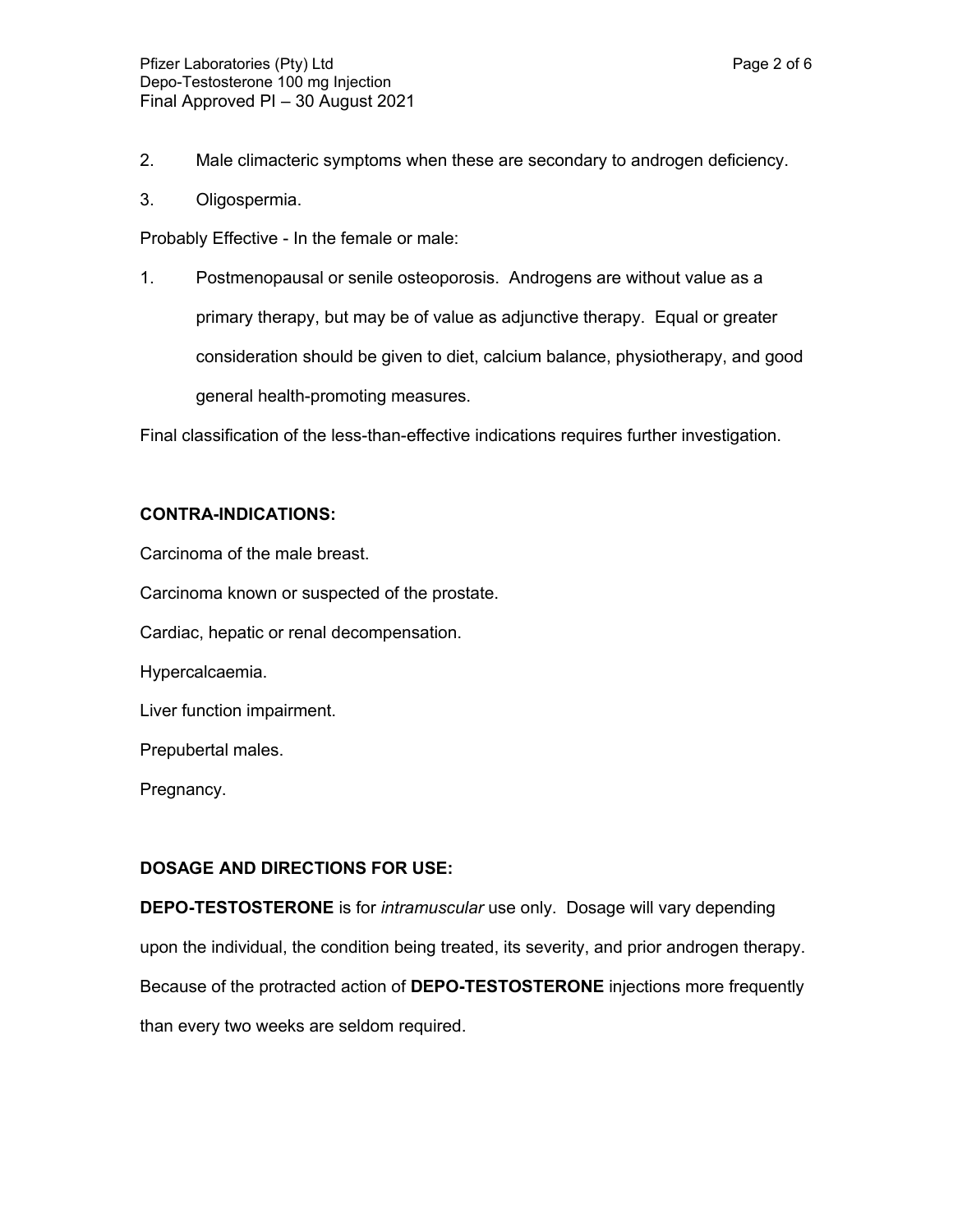*Eunuchism; Eunuchoidism* - For complete replacement in eunuchs and eunuchoid patients, the usual dose of **DEPO-TESTOSTERONE** is 200 to 400 mg injected at intervals of three to four weeks. It is usually preferable to begin treatment with full therapeutic doses, which are later adjusted to individual requirements. Priapism is a sign of excessive dosage and is an indication for temporary withdrawal of androgen therapy.

*Impotence due to Testicular Deficiency; Male Climacteric* - **DEPO-TESTOSTERONE** may be given every three to four weeks in doses ranging from 200 to 400 mg.

*Oligospermia* - To stimulate spermatogenesis when trial androgen therapy is indicated in sub-fertile males with oligospermia, recommended dosage of **DEPO-TESTOSTERONE** is: (1) 100 to 200 mg every three to six weeks for development and maintenance of testicular function; (2) 200 mg each week for six to ten weeks for suppression which may then be followed by rebound spermatogenesis following discontinuance of the injection.

*Anabolic Effect:* Osteoporosis - The dosage of **DEPO-TESTOSTERONE** for anabolic effect should be adjusted according to age, sex, and the condition of the individual patient. In the majority of cases, the dose will range from 200 to 400 mg injected every three to four weeks. In addition, an adequate diet should be provided, and prolonged immobilization avoided whenever possible.

#### **SIDE EFFECTS AND SPECIAL PRECAUTIONS:**

Hypercalcaemia may occur in immobilized patients, and in patients with breast cancer. In patients with cancer this may indicate progression of bony metastasis. If this occurs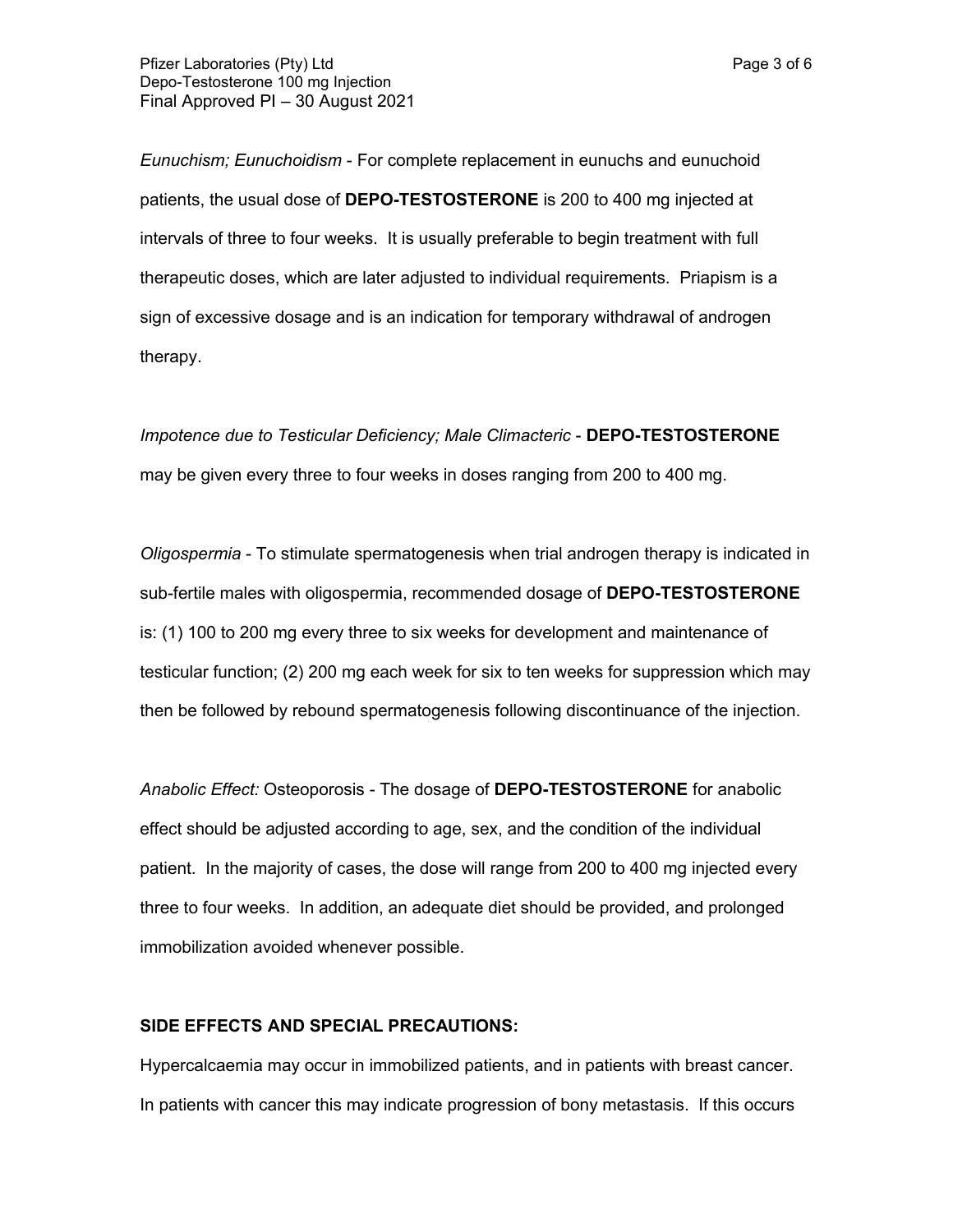the drug should be discontinued. Testosterone propionate must not be used interchangeably with testosterone cypionate, enanthate or phenylacetate due to the difference in duration of action.

Do not give intravenously.

Watch female patients closely for signs of virilization. Some effects such as voice changes may not be reversible when the drug is stopped.

Due to the prolonged action of this drug, it should be administered with caution to patients with organic heart disease of debilitation.

Patients with cardiac, renal or hepatic derangement may retain sodium and water thus forming oedema.

Priapism or excessive sexual stimulation may develop. Oligospermia and reduced ejaculatory volume may occur after prolonged administration or excessive dosage. Hypersensitivity and gynecomastia may occur.

When any of these effects appear, the androgen should be stopped and if restarted, a lower dosage should be utilized.

The PBI may increase during androgen therapy without clinical significance.

| Acne                             | Priapism                               |
|----------------------------------|----------------------------------------|
| Decreased ejaculatory volume     | Hypercalcaemia (especially in immobile |
| Gynecomastia                     | patients and those with metastatic     |
| Oedema                           | breast carcinoma)                      |
| Hypersensitivity, including skin | Local irritation                       |
| manifestations and anaphylactoid | Virilization in females                |
| reactions                        |                                        |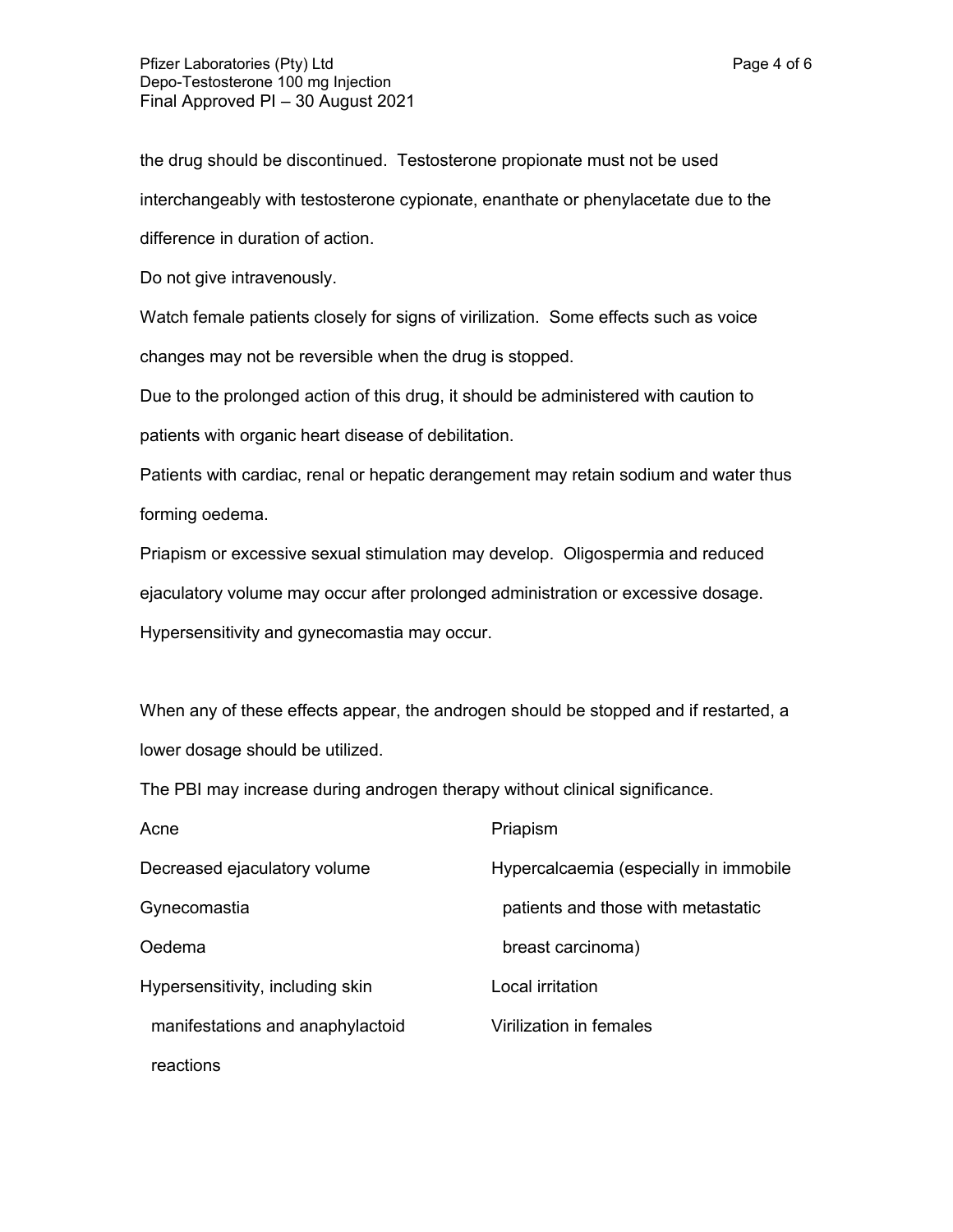## **KNOWN SYMPTOMS OF OVERDOSAGE AND PARTICULARS OF ITS TREATMENT:**

Treatment should be symptomatic and supportive.

## **IDENTIFICATION:**

A pale-yellow oily solution.

## **PRESENTATION:**

**DEPO-TESTOSTERONE** 100 mg is available in a 10 ml glass vial sealed with a grey rubber stopper and secured with an aluminium over-seal with a flip-off cap. Each vial is packed in an outer cardboard carton.

# **STORAGE INSTRUCTIONS:**

Store at or below 30 °C.

Protect from light.

Keep out of reach of children

## **REFERENCE NUMBER:**

G 2989 (Act 101/1965)

# **NAME AND BUSINESS ADDRESS OF THE APPLICANT:**

Pfizer Laboratories (Pty) Ltd

85 Bute Lane

Sandton 2196

South Africa